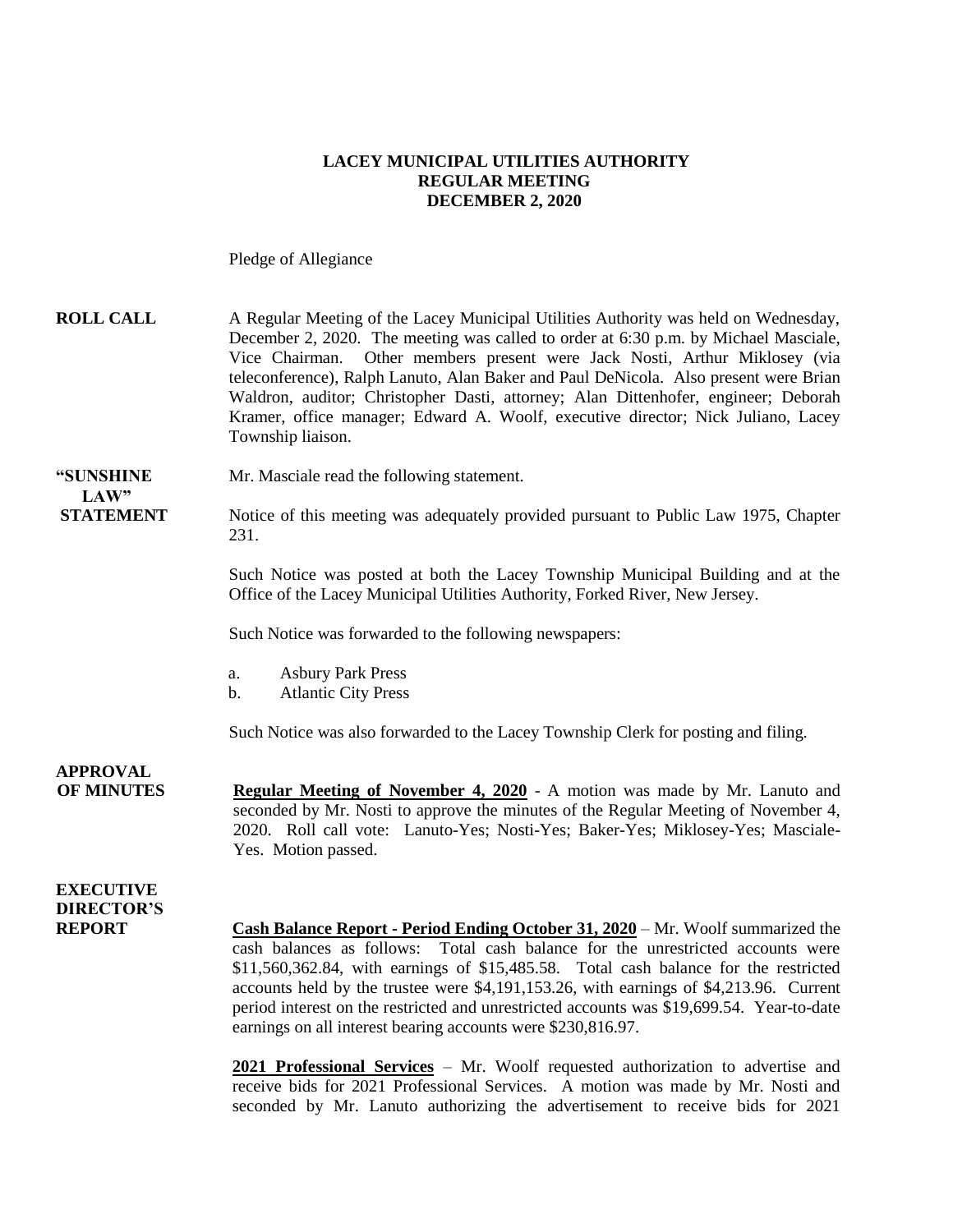Professional Services. Roll call vote: Nosti-Yes; Lanuto-Yes; Baker-Yes; Miklosey-Yes; Masciale-Yes. Motion passed.

**Water Meter 2021** – Mr. Woolf requested authorization to advertise and receive bids for water meters 2021. A motion was made by Mr. Nosti and seconded by Mr. Lanuto authorizing the advertisement to receive bids for water meters 2021. Roll call vote: Nosti-Yes; Lanuto-Yes; Baker-Yes; Miklosey-Yes; Masciale-Yes. Motion passed.

**Resolution 2020-51 – Transfer of Funds** – On recommendation by the executive director, a motion was made by Mr. Nosti and seconded by Mr. Lanuto to adopt *Resolution 2020-51, Resolution of the Lacey Municipal Utilities Authority, County of Ocean, State of New Jersey, Authorizing Transfer of Funds, 2020 Sewer and Water Budgets.* Roll call vote: Nosti-Yes; Lanuto-Yes; Baker-Yes; Miklosey-Yes; Masciale-Yes. Motion passed.

**Resolution 2020-50 – Agreement with NJDOT for Utility Engineering and Construction** – On recommendation by the executive director, a motion was made by Mr. Nosti and seconded by Mr. Miklosey to adopt *Resolution 2020-50, Resolution of the Lacey Municipal Utilities Authority, County of Ocean, State of New Jersey, Authorizing the Execution of an Agreement with NJDOT for Utility Engineering and Construction.*  Roll call vote: Nosti-Yes; Miklosey-Yes; Baker-Yes; Lanuto-Yes; Masciale-Yes. Motion passed.

**Resolution 2020-52 – Letter of No Interest – Invest River, LLC** – On recommendation by the executive director, a motion was made by Mr. Nosti and seconded by Mr. Lanuto to adopt *Resolution 2020-52, Resolution of the Lacey Municipal Utilities Authority, County of Ocean, State of New Jersey, Approving Letter of No Interest, Minor Site Plan, Invest River, LLC, Block 1837, Lot 11.* Roll call vote: Nosti-Yes; Lanuto-Yes; Baker-Yes; Miklosey-Yes; Masciale-Yes. Motion passed.

**Closure of Office** - Mr. Woolf stated due to the increase of COVID-19 cases and the uneasiness of office staff, Mr. Woolf recommends closing the administrative office to the public until further notice. He stated earlier in the year the office was closed to the public and it worked out very well. There is an outside drop box for payments, as well as regular mail delivery and internet payments. Should a customer need a water meter, the customer calls and the meter is left outside for them to pick up. A motion was made by Mr. Nosti and seconded by Mr. Lanuto to close the administrative office until further notice. Roll call vote: Nosti-Yes; Lanuto-Yes; Baker-Yes; Miklosey-Yes; Masciale-Yes. Motion passed.

**REPORT** The business report was submitted for review.

**ENGINEER'S**

**BUSINESS**

**REPORT Solar Panel Evaluation** – Mr. Dittenhofer stated bid specifications are being prepared for solar panel installation, which will include the installations of panels on the administration building as well as the maintenance building.

> Mr. Woolf stated met with Mr. Dittenhofer regarding the solar panel installation and came to a conclusion as what would provide enough power for both the administration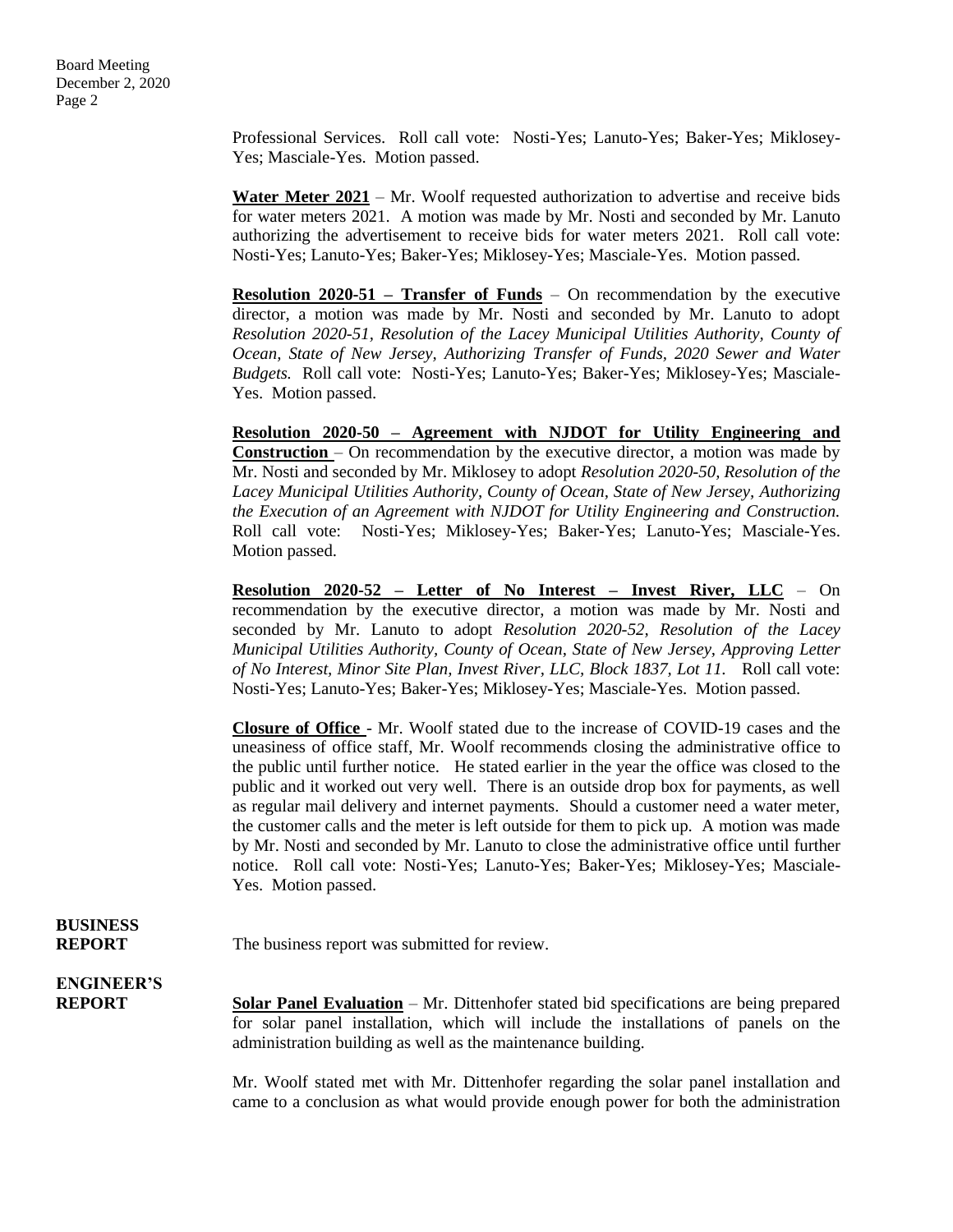building and the maintenance facility. He stated the water treatment plant behind the Forked River School has a very large roof that faces in the correct direction which can provide strong power. He is asking for Board approval for the engineer to prepare bid specifications for the water treatment plant solar panel installation. He pointed out it can be handled as an alternate bid where the Authority would not be obligated to do, but just get pricing. On recommendation by the executive director, a motion was made by Mr. Nosti and seconded by Mr. Lanuto authorizing Remington & Vernick to prepare bid specifications for water treatment plant solar panel installation. Roll call vote: Nosti-Yes; Lanuto-Yes; Baker-Yes; Miklosey-Yes; Masciale-Yes. Motion passed.

**BRIC FEMA Grant Application** – Mr. Dittenhofer stated FEMA BRIC Grant Application has been completed and submitted for Island View Drive and Riverview Drive.

**Sanitary Sewer Rehabilitation** – Mr. Dittenhofer recommended payment in the amount of \$162,432.05. Mechanical descaling is 100% complete. Manhole rehabilitation is 100% complete and sewer lining is 100% complete.

**Repainting of Tank No.**  $1 - Mr$ **.** Dittenhofer stated interior bowl blasting and painting continues.

**Column Investigation Well #7** – Mr. Dittenhofer stated A.C. Schultes is scheduled to reinstall pump with threaded column pipe mid-December. Mr. Lanuto asked if there was a determination of what has caused the problem with the column. Mr. Dittenhofer stated it appears that air is getting into the flange columns. However, will not know for sure until it is put back together.

**Route 9 Watermain Extension** – Mr. Dittenhofer stated contracts were forwarded to the Authority's attorney for review. A preconstruction meeting is scheduled for early December.

### **ATTORNEY'S REPORT**

**Route 9 Water Main Extension Rebid** – Mr. Dasti stated his office reviewed the proposed contract documents and have approved the form and content of same.

**Holtec – Connection to Water and Sewer Infrastructure** – Mr. Dasti stated his office continues to receive contact from property owners adjoining the Holtec site and forwarding the representatives for the property owners to the Authority Engineer for further discussion regarding timeframe for connections.

**Executive Orders Regarding Water and Sewer Charges** - Mr. Dasti stated his office has been in contact with the Department of Community Affairs regarding implementation of the Governor's new Executive Order 190 regarding charging late fees and/or going to tax sale on delinquent water charges during the COVID-19 pandemic. His office provided guidance to the Authority's business office regarding how to handle the implementation of Executive Order 190.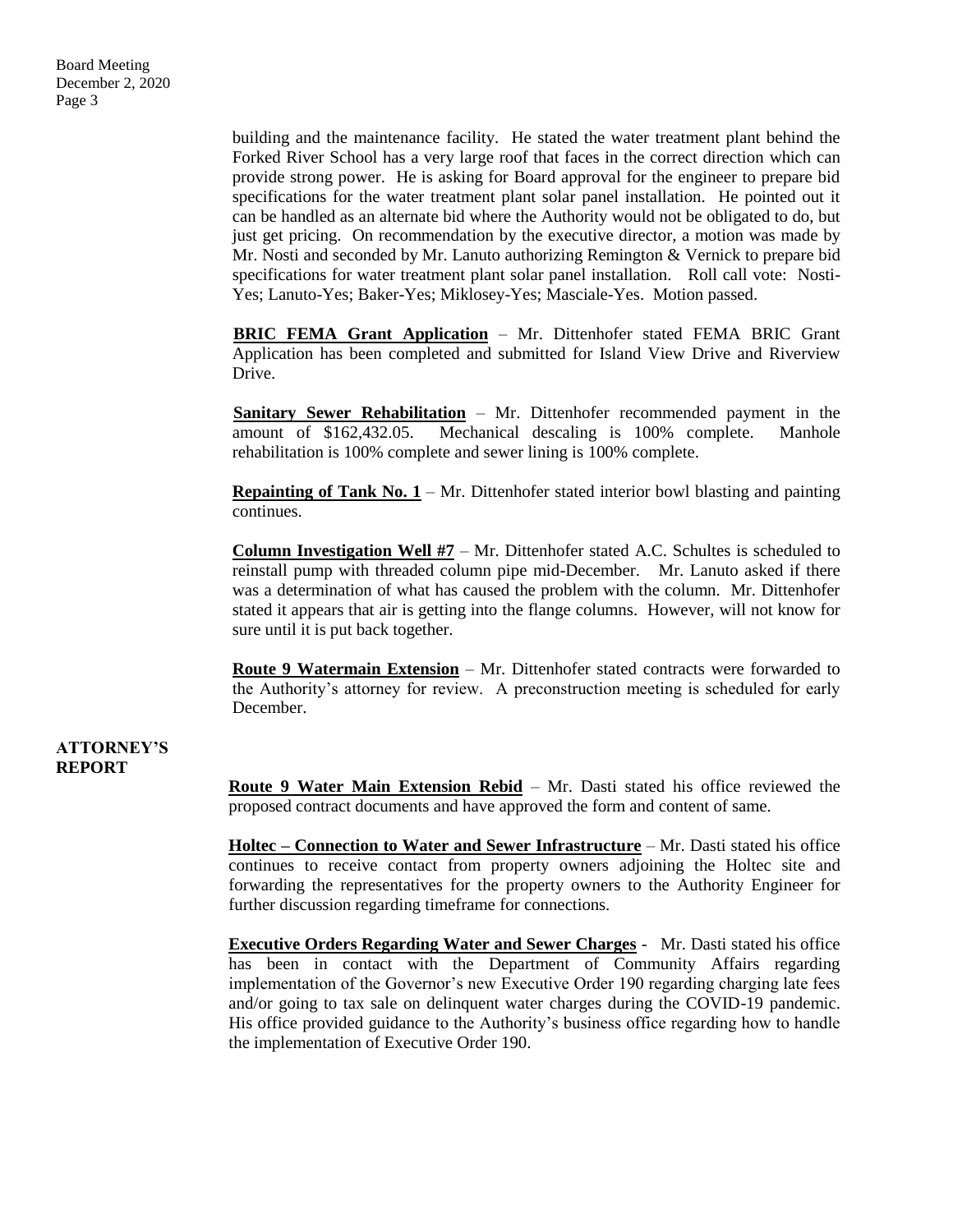Board Meeting December 2, 2020 Page 4

# **AUDITOR'S**

**REPORT Accountant's Status Report – Month Ended October 31, 2020** – Mr. Waldron reported water and sewer revenues had a favorable variance for the month. Sewer expenses had an unfavorable variance for the month, but favorable on water. Sewer and water user charges had a favorable variance for the month, but unfavorable year-to-date.

> **Resolution 2020-49 – Adopt 2021 Sewer and Water Budget** - On recommendation by the Authority's auditor, a motion was made by Mr. Nosti and seconded by Mr. Baker to adopt *Resolution 2020-49, Adopting the 2021 Authority Budget for the Lacey Municipal Utilities Authority*. Roll call vote: Nosti-Yes; Baker-Yes; Lanuto-Yes; Miklosey-Yes; Masciale-Yes. Motion passed.

### **CORRESPONDENCE**

**John Conaty, Hemlock Drive** – Requesting relief of utility bill due to pipe leak in crawl space. Since the water from the leak did not go into the sewer system, a motion was made by Mr. Nosti and seconded by Mr. Lanuto to grant an adjustment in the amount of \$117.10 (27,000 gallons). Roll call vote: Nosti-Yes; Lanuto-Yes; Baker-Yes; Miklosey-Yes; Masciale-Yes. Motion passed.

**Gregory Barone, Oxgoose Dr.** – Requesting relief of utility bill due to pipe leak in crawl space. Since the water from the leak did not go into the sewer system, a motion was made by Mr. Miklosey and seconded by Mr. Nosti to grant an adjustment in the amount of \$423.70 (80,000 gallons). Roll call vote: Miklosey-Yes; Nosti-Yes; Baker-Yes; Lanuto-Yes; Masciale-Yes. Motion passed.

**Maureen Clancy, Hemlock Dr.** – Requesting relief of utility bill due to a pipe leak in crawl space. Since the water from the leak did not go into the sewer system, a motion was made by Mr. Nosti and seconded by Mr. Lanuto to grant an adjustment in the amount of \$97.52 (31,000 gallons). Roll call vote: Nosti-Yes; Lanuto-Yes Baker-Yes; Miklosey-Yes; Masciale-Yes. Motion passed.

**Bernard Miller, Sarasota Dr.** – Requesting relief of utility bill due to pipe leak in house. Since the water from the leak did not go into the sewer system, a motion was made by Mr. Nosti and seconded by Mr. Lanuto to grant an adjustment in the amount of \$244.32 (59,000 gallons). Roll call vote: Nosti-Yes; Lanuto-Yes; Baker-Abstain; Miklosey-Yes; Masciale-Yes. Motion passed.

## **OLD**

**BUSINESS** There was no old business to discuss.

### **NEW**

**BUSINESS** There was no new business to discuss.

### **PUBLIC BUSINESS/**

**COMMENT** There was no public business/comment.